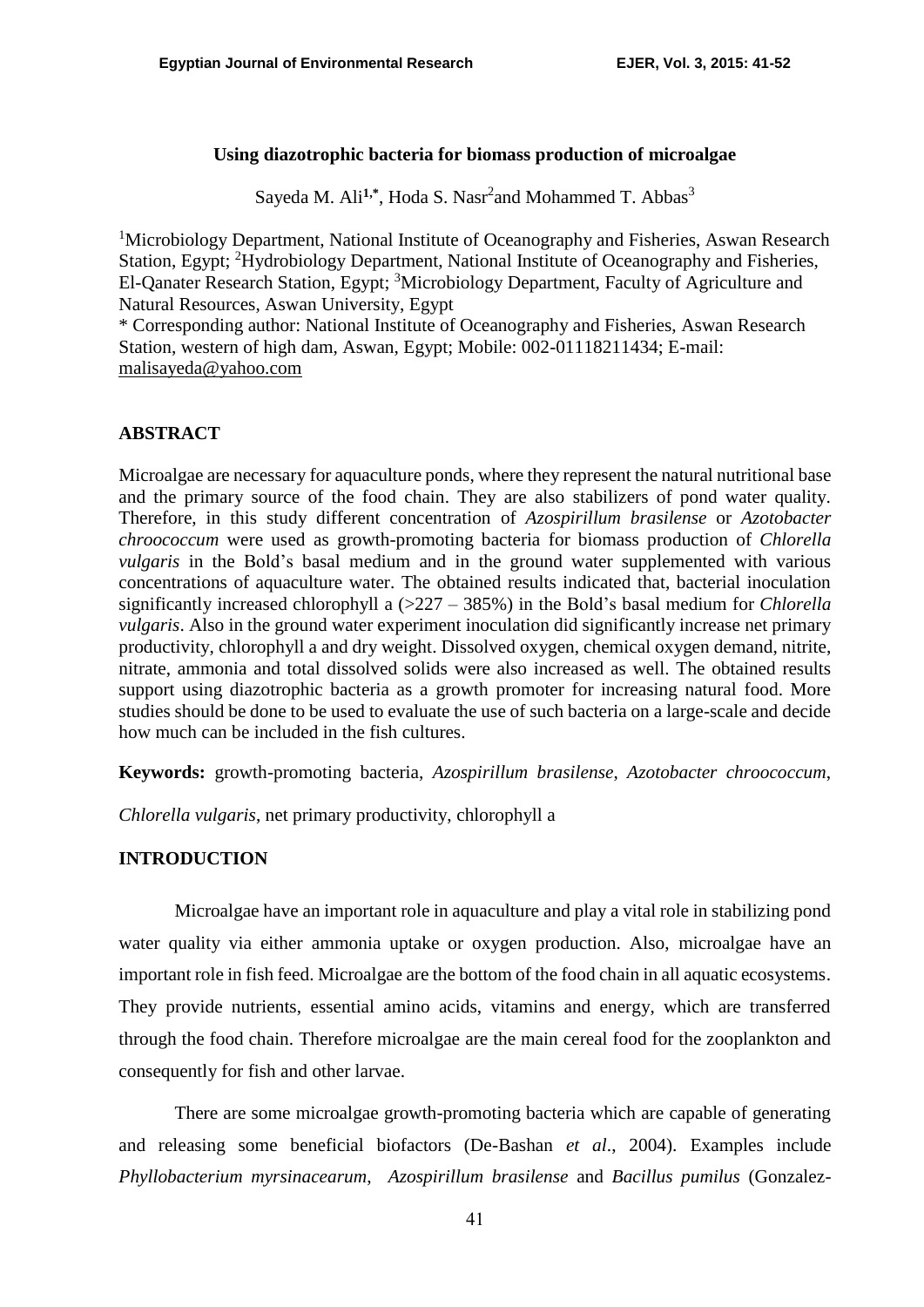[Bashan](file:///D:/البحث%20الجديد/ground-new/final/indroduction.docx%23Gonzalez-Bashan,%20L.E.,%20V.K.%20Lebsky,%20J.P.%20Hernandez,%20J.J.%20Bustillos%20and%20Y.%20Bashan,%202000.%20) *et al*., 2000; [Gonzalez and Bashan, 2000](file:///D:/البحث%20الجديد/ground-new/final/indroduction.docx%23Gonzalez,%20L.E.%20and%20Y.%20Bashan,%202000.) and [Hernandez](file:///D:/البحث%20الجديد/ground-new/final/indroduction.docx%23Hernandez,%20J.P.,%20L.E.%20de-Bashan,%20R.D.%20Johana,%20Y.%20Rodriguez%20and%20Y.%20Bashan,%202009.%20) *et al*., 2009). Therefore, researchers recommended the use of microalgae growth-promoting bacteria (*Azotobacter* and *Azospirillum*) as biofertilizers in aquaculture [\(Garg and Bhatnagar, 1999;](file:///D:/البحث%20الجديد/ground-new/final/indroduction.docx%23Garg,%20S.K.%20and%20A.%20Bhatnagar,%201999.) [Puente](file:///D:/البحث%20الجديد/ground-new/final/indroduction.docx%23Puente,%20M.E.,%20G.%20Holguin,%20B.R.%20Glick%20and%20Y.%20Bashan,%201999.) *et al.*, 1999; [Tripathy and Ayyappan, 2005](file:///D:/البحث%20الجديد/ground-new/final/indroduction.docx%23Tripathy,%20P.P.%20and%20S.%20Ayyappan,%202005.) and Ali *et al.*[, 2011\)](file:///D:/البحث%20الجديد/ground-new/final/indroduction.docx%23Ali,%20S.M.,%20M.I.A.%20Wafa%20and%20W.T.%20Abbas,%202011.%20). The application of bio-fertilizers has become a necessary in the aquacultures because of the ever-increasing demand of the health conscious population of the world and the high cost of chemical fertilizers. Besides, bio-fertilization is alleviate deterioration of natural and environmental pollution.

Thus, this study was conducted to use *Azospirillum brasilense* or *Azotobacter chroococcum* bacteria to increase the growth of *Chlorella vulgaris*, and increase of productivity of ground water supplemented with various concentrations of aquaculture water.

#### **MATERIALS AND METHODS**

#### **Microorganisms**

The freshwater microalgae *Chlorella vulgaris* was isolated from assembler wastewater pond of Fish Farm Research Station, El-Qanater Elkhayrea, Egypt and purified as recommended by Pringshiem (1946). Two strains of diazotrophs were used; *Azospirillum brasilense* isolated from *Ricinus communis* and *Azotobacter chroococcum* isolated from *Hordeum vulgare* (Hamza *et al*., 1994). They were grown on N-deficient combined carbon sources medium, CCM (Hegazi *et al.*, 1998) at 32<sup>o</sup>C in a rotary shaker for 3 days for *Azospirillum brasilense* and 5 days for *Azotobacter chroococcum*. Bacterial cells were harvested by centrifugation at 7000 rpm for 15 min and washed twice with sterile solution (0.85% NaCl).

## **Growth medium**

Two different media were used: 1) Bold's basal Medium (BBM) (Nichols, 1973) as a growth medium of *Chlorella vulgaris.*2) Ground water was collected from Faculty of Agriculture, Cairo University supplemented with various concentrations of aquaculture water (collected from aquaculture pond of Fish Farm Research Station, El-Qanater Elkhayrea) to increase nutrients as well as increase fauna and flora for ground water.

#### **Growth conditions**

Approximately 10<sup>8</sup> bacterial cells of diazotrophs and batch culture technique (two hundred ml medium in 500 ml Erlenmeyer flasks) were used. In the first experiment standard growth medium of *Chlorella vulgaris* (BBM) was inoculated with the individual diazotroph strains with percentage additives (0,1,5 and 10% v/v). Samples for analysis were taken after 3, 5, 7 days of incubation. For the second experiment ground water was supplemented with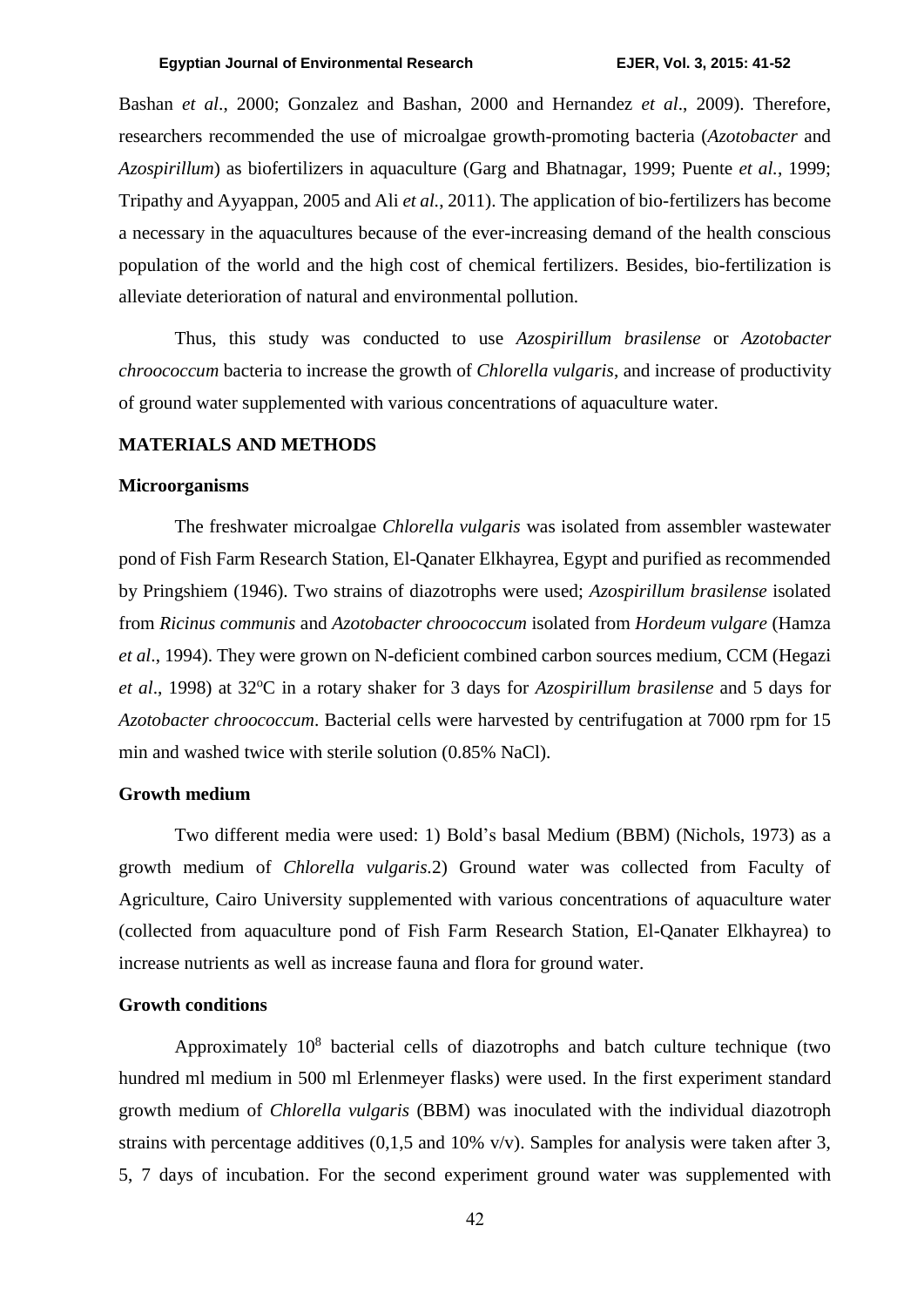aquarium wastewater by five concentrations  $(0,5,10,20$  and  $50\%$  v/v), each concentration was inoculated with *A. brasilense* or *A. chroococcum* in four concentrations (0,5,10 and 20%v/v). Incubation was done in a locally made controlled incubator at temperature of  $25\pm1\degree C$  and light intensity of 4000 lux under a day/night program of 14 h light followed by 10 h darkness for 7 days.

#### **Determinations**

1. Determination of biomass yield of the microalgae

Biomass yield of the microalgae was determined by measuring the microalgae pigment (chlorophyll a) and microalgae dry weight; spectrophotometric measurements of absorbance, at different wavelengths, were adopted for estimating the chlorophyll a (APHA, 1995). Chlorophyll a concentrations were calculated according Jeffrey and Humphrey (1975). Dry weight of the microalgae was scored, the samples were filtered in filter paper (0.45 µm pore size) and the filter was dried at 105 ºC for 24 h (APHA, 1995).

2. Determination of Physicochemical analyses and nutrient

Electrical conductivity (EC), pH and total dissolved solids (TDS) were measured using pH meter model JENWAY (4330). Dissolved oxygen (DO) was measured using the modified Winkler method (APHA, 1995). Chemical oxygen demand (COD) was carried out using the potassium permanganate method (Golterman and Clymo, 1971). Colorimetric methods were used to determine ammonia and nitrite (APHA, 1995) and nitrate (Mullin and Riley, 1955).

#### **Statistical analysis**

Data were statistically analyzed using analysis of variance, ANOVA using the STATISTICA 6.0 software (Stat soft, Tulsa, USA).

## **RESULTS**

## **Biomass production of** *Chlorella vulgaris* **on BBM media as affected by diazotrophic bacteria**

Biomass yield (chlorophyll a and dry weight) of *Chlorella vulgaris* in the BBM medium was positively affected by the addition of various concentrations of diazotrophic bacteria (*A. brasilense* or *A. chroococcum*) (Fig. 1). Addition of *A. brasilense* to the culture medium of *Chlorella vulgaris* (BBM) significantly increased chlorophyll a content from 19 to 299 µgl<sup>-1</sup>, 10 to 165  $\mu$ gl<sup>-1</sup>, and 13 to 169  $\mu$ gl<sup>-1</sup> in 1%, 5% and 10% v/v *Azospirillum* additives respectively. Also, addition of the *A. chroococcum* increased chlorophyll a content from 13 to 368 µgl<sup>-1</sup>, 11 to 178  $\mu$ gl<sup>-1</sup>, and 16 to 168  $\mu$ gl<sup>-1</sup> in 1%, 5% and 10% v/v *Azotobacter* additives respectively,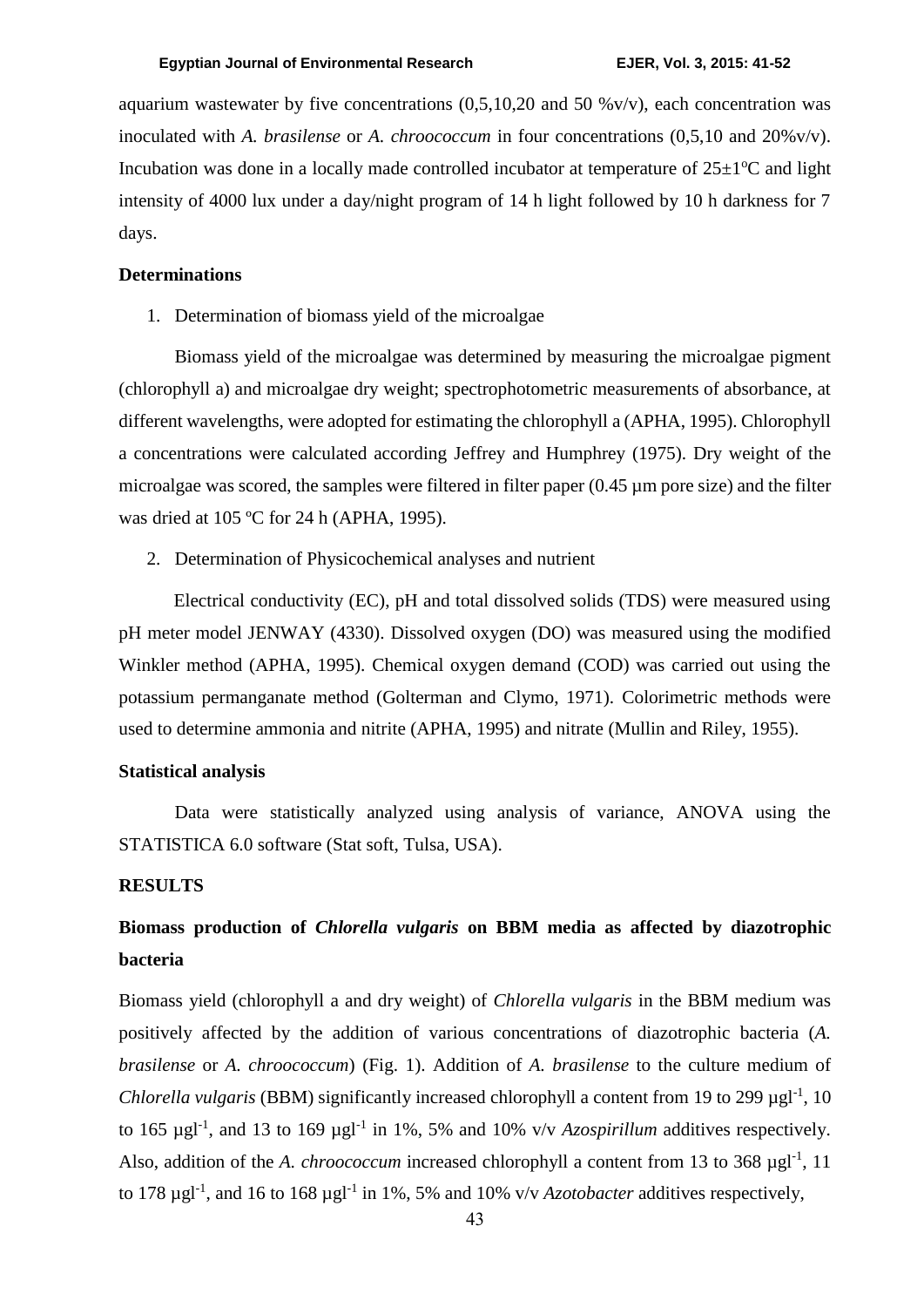

**Fig. 1: The biomass yield (chlorophyll a and dry weight) of** *Chlorella vulgaris* **culture in the Bold's Basal medium as affected by** *A. brasilense* **or** *A. chroococcum.* **Bar whiskers represent SE.**

compared to 11 to 165  $\mu$ gl<sup>-1</sup> in the culture without diazotrophic bacteria. In general, addition of diazotrophic bacterial dramatically improved biomass production of *Chlorella vulgaris*, especially the bacterial concentration of 1% which yielded the highest chlorophyll a 299 and 368 µgl-1 for *A. brasilense* and *A. chroococcum* respectively after 7 days incubation. Also, the results revealed that, there are significant differences between control and all other bacterial concentrations at the beginning of growth period (three and five days), while at the end (seven days) there are no significant differences between control and only 5% and 10%v/v bacterial concentrations (Fig. 1). The highest increase in percentage was recorded due to addition of *A. chroococcum* to the culture medium (385% on adding 1% after 5 days incubation) compared to *A. brasilense* (227% on adding 10% after 3 days incubation).

Dry weight of the microalgae *Chlorella vulgaris* confirmed the positive effect of addition of diazotrophic bacteria to the microalgae culture medium (Fig. 1). Where increases in dry weight ranged from 0.001 gl<sup>-1</sup> at the beginning of experiment to 0.0039, 0.0056 and 0.0042 gl<sup>-1</sup>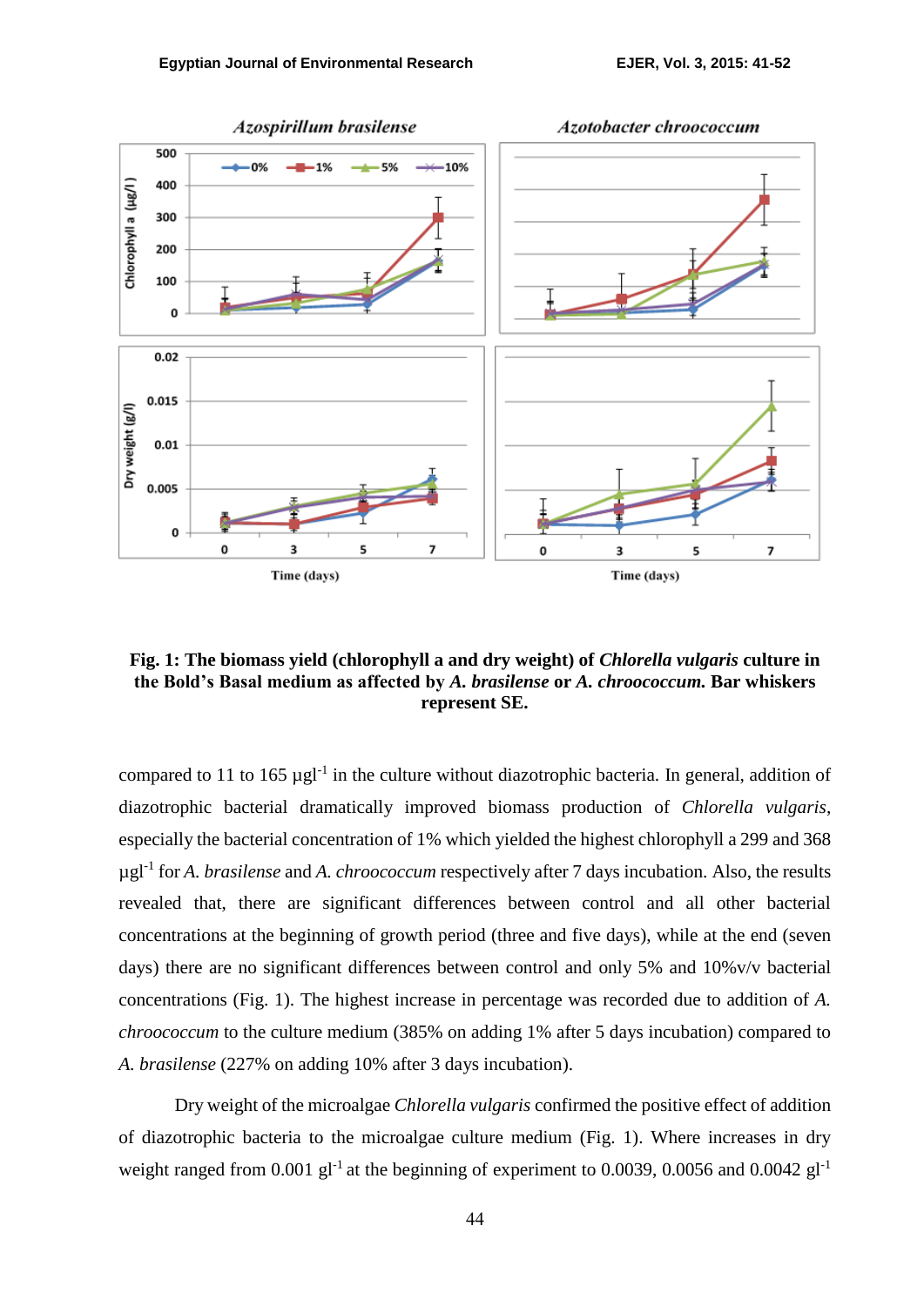#### **Egyptian Journal of Environmental Research EJER, Vol. 3, 2015: 41-52**

at the end of the experiment for 1%,5% and 10% v/v respectively in the case of adding *A. brasilense* and to 0.0083, 0.0145 and 0.0059 gl-1 in the case of addition *A. chroococcum* compared to 0.0062 gl<sup>-1</sup> in the control. The highest percentage of increase in dry weight was recorded in the 5% v/v bacterial additives after 3 days incubation (204% and 353% for *A. brasilense* and *A. chroococcum* respectively).

In general, the obtained results supported the positive value of using diazotrophic bacteria as a growth factor for biomass production of *Chlorella vulgaris.* In addition, the results showed that, *A. chroococcum* recorded high biomass than *A. brasilense*. Economically, bacterial additives should not exceed 5%.

# **Effect of inoculation with diazotrophs on net primary productivity, chlorophyll a, dry weight and chemical properties of ground water supplemented with various concentrations of aquaculture water.**

Changes in chlorophyll a, net primary productivity (NPP), dry weight and chemical properties of ground water supplemented with various concentrations of aquaculture water after being inoculated with diazotrophs were illustrated in Figures (2, 3). Generally, the various concentrations of diazotrophs increased chlorophyll a. Where, chlorophyll a ranged from 7.1 to 175.0 µgl-1 and 4.7 to 158.1 µgl-1 for *A. brasilense* and *A. chroococcum* treatments respectively, compared to 3.7 to 88.2  $\mu$ gl<sup>-1</sup> in the control. The highest significance ( $p$ <0.05) for chlorophyll a was reported with 20% inclusion in both microbial treatment. Also, there are no significant difference (*p*>0.05) in chlorophyll a in both microbial treatment (Table 1).

Net primary productivity (NPP) values recorded significant increase (*p*<0.05) in *A. brasilense* (53.8-426.3 mgC/m<sup>3</sup>/hr) and in *A. chroococcum* (62.5-191.0 mgC/m<sup>3</sup>/hr) compared to control (36.3-119.1 mgC/m<sup>3</sup> /hr). Moreover, *A. brasilense* treatment recorded higher significant value (*p*<0.05) than *A. chroococcum* (Table 1).

Dry weight of samples was significantly affected by diazotrophs treatment  $(p<0.05)$ . The increasing in dry weight ranged from 15 to 428% and 7 to 287% with *A. brasilense* and *A*. *chroococcum* treatments respectively. Dry weight increased with increasing bacterial concentrations, where the highest value was recorded in 20% v/v *A. brasilense* or *A. chroococcum* treatments. In addition, *A. brasilense* treatment recorded higher dry weight value (*p*<0.05) than *A. chroococcum* (Table 1).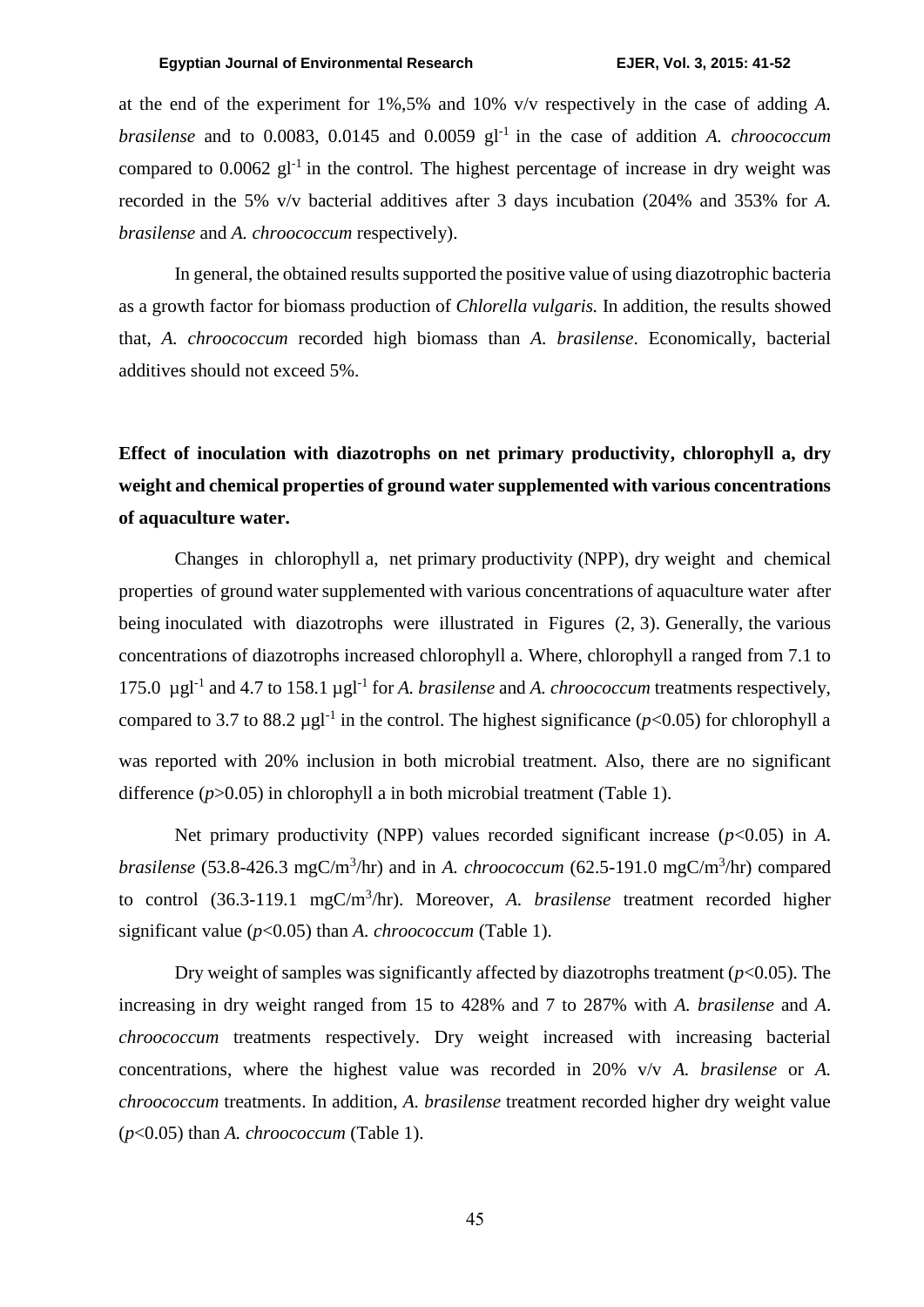

**Fig. 2: Effect of inoculation of various concentrations of** *Azotobacter chroococcum* **on net primary productivity, chlorophyll a, dry weight and chemical properties of ground water supplemented with various concentrations of aquaculture water.**

Inoculation of various concentrations of *A. brasilense*or *A. chroococcum* in water significantly increased total dissolved solids (TDS) and electric conductivity (EC). The increasing in TDS reached 226% and 170 % with *A. brasilense* and *A. chroococcum* treatments respectively. Also, the increasing in EC reached to 226% and 170% with *A. brasilense* and *A. chroococcum* treatments respectively. In general, TDS increased with increasing bacterial concentrations and the highest value was recorded in 20% v/v *A. brasilense* or *A. chroococcum* treatments. Moreover, *A. brasilense* treatment recorded higher TDS and EC value (*p*<0.05) than *A. chroococcum* (Table 1).

DO recorded significant increase ( $p<0.05$ ) in *A. brasilense* treatments compared to control while there were no significant difference ( $p$ >0.05) among *A. chroococcum* treatments and control (Table 1). The highest DO values were recorded in 20% of *A. brasilense* (8.91 mgl<sup>1</sup>).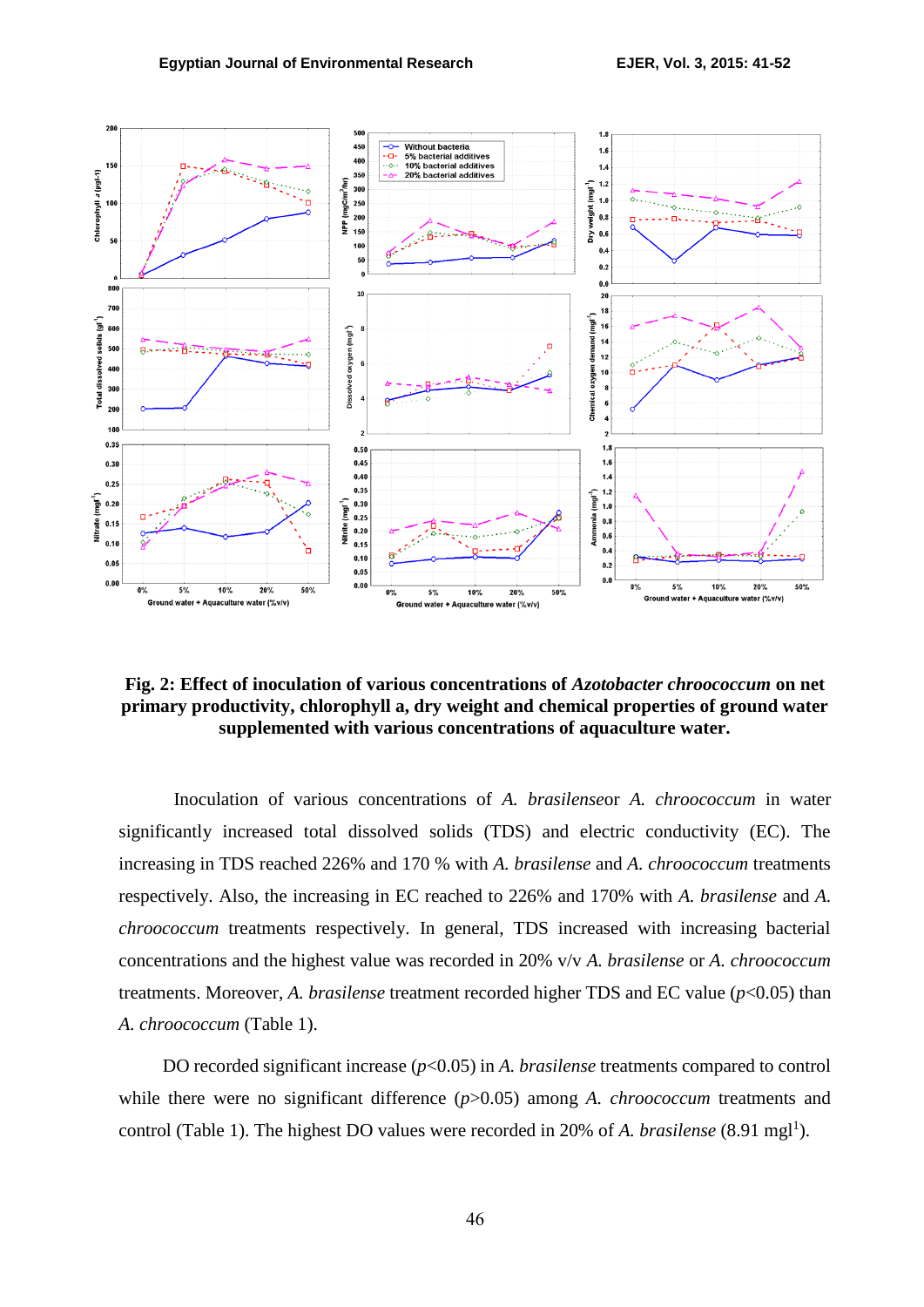

**Fig. 3: Effect of inoculation of various concentrations of** *Azospirillum brasilense* **on net primary productivity, chlorophyll a, dry weight and chemical properties of ground water supplemented with various concentrations of aquaculture water.**

Diazotrophic bacteria inoculation treatments recorded significant increase in COD (Table 1), where the increase in COD reached 169% and 208% with *A. brasilense* and *A. chroococcum* treatments respectively. In general, *A. chroococcum* treatments recorded the highest significant increase in COD (Table 1).

Both bacterial treatment showed significant increase  $(p<0.05)$  in nitrite compared to control. The highest bacteria concentration recorded higher percentage increase of nitrite, which reached 345% and 168% with *A. brasilense* and *A. chroococcum* treatments respectively. In general, *A. brasilense* treatments recorded the highest increase in nitrite compared to *A. chroococcum* treatments (Table 1).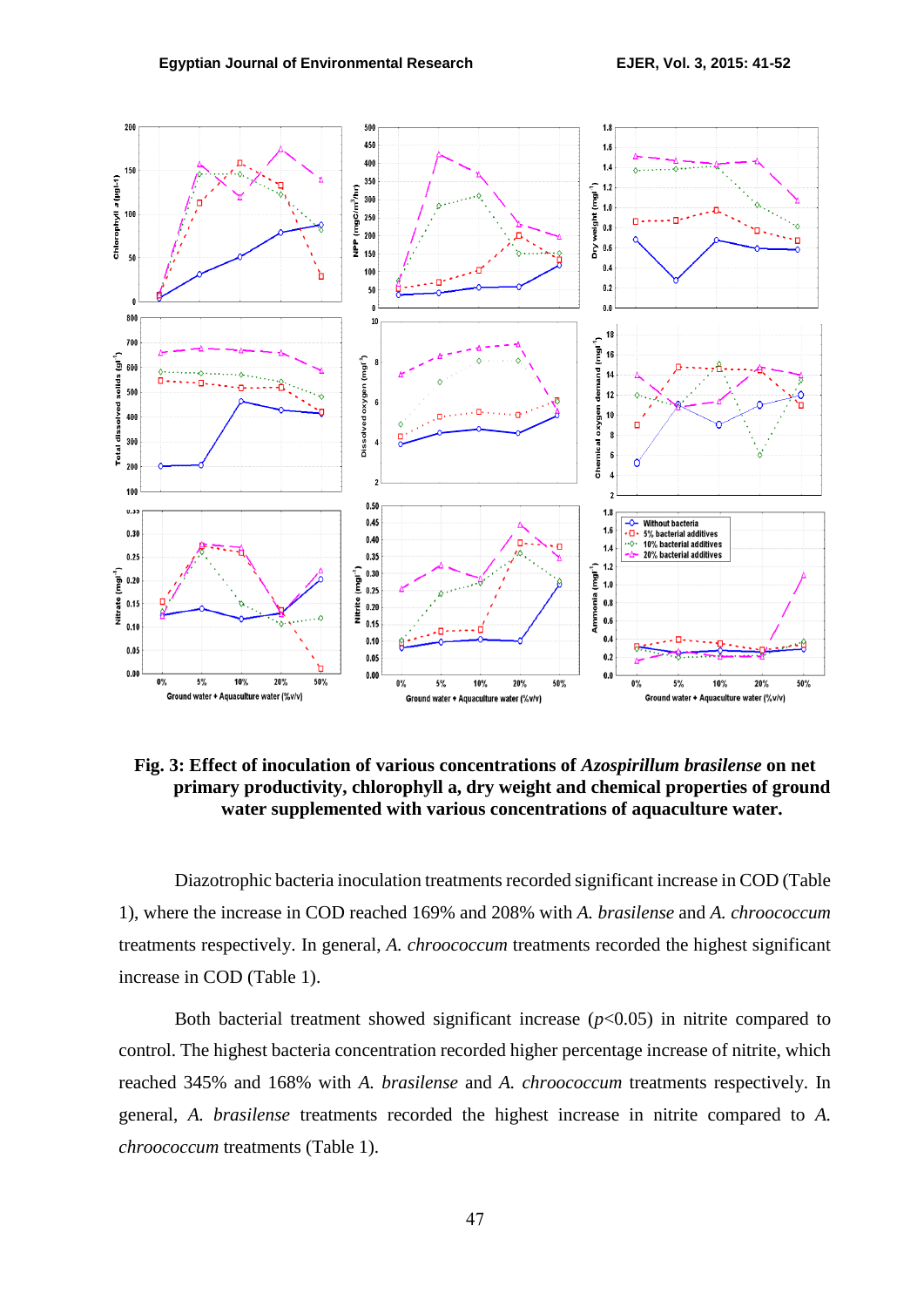**Table 1: Statistical analysis of the effect of strains and bacterial additives (percentage v/v) on dry weight, chlorophyll a, net primary productivity and chemical analyses of ground water supplements with aquaculture water.**

| <b>Parameters</b>                                                    | Dry weight | Chlo <sup>1</sup>      | NPP <sup>2</sup> | $\mathbf{COD}^3$ | DO <sup>4</sup>   | $NO2-N$ | $NO3-N$    | $NH_3-N$           | EC <sup>5</sup>    | TDS <sup>6</sup> |
|----------------------------------------------------------------------|------------|------------------------|------------------|------------------|-------------------|---------|------------|--------------------|--------------------|------------------|
|                                                                      | $mgl-1$    | $\mu$ gl <sup>-1</sup> | $mgC/m^3/hr$     | $mgl-1$          |                   |         |            |                    | $dSm^{-1}$         | $gl-1$           |
| Effect of strains (Rao R $(240,589)=20.77$ ; $p<0.000$ )             |            |                        |                  |                  |                   |         |            |                    |                    |                  |
| Without bacteria                                                     | 0.5611c    | 50.71 b                | 62.57 c          | 9.64c            | 4.58 <sub>b</sub> | 0.130c  | 0.143 b    | 0.277c             | 0.572c             | 343.3 c          |
| A. brasilense                                                        | 1.1406 a   | 103.04 a               | 188.67 a         | 12.43 b          | 7.87 a            | 0.269a  | 0.175 b    | 0.330 b            | 0.928a             | 569.9 a          |
| A. chroococcum                                                       | 0.9052 b   | 108.86 a               | 118.86 b         | 13.69 a          | 4.77 b            | 0.194 b | 0.200a     | 0.503a             | 0.819 <sub>b</sub> | 491.6b           |
| Effect of bacterial additives (Rao R $(240,589)=20.77$ ; $p<0.000$ ) |            |                        |                  |                  |                   |         |            |                    |                    |                  |
| $0\%$                                                                | 0.5611 d   | 50.7 c                 | 62.6 d           | 9.64c            | 4.58 d            | 0.130c  | 0.143 b    | 0.277c             | 0.572c             | 343.3 d          |
| $5\%$                                                                | 0.7815c    | 96.3 <sub>b</sub>      | 111.0c           | 12.38 b          | 5.17 c            | 0.197 b | $0.180$ ab | 0.329 <sub>b</sub> | 0.815 b            | 488.8 c          |
| 10%                                                                  | 1.0513 b   | 103.0 <sub>b</sub>     | 151.6b           | 12.20 b          | 6.52 <sub>b</sub> | 0.218 b | $0.174$ ab | 0.355 b            | 0.864 b            | 518.0b           |
| 20%                                                                  | 1.2359 a   | 118.6 a                | 198.7 a          | 14.60a           | 7.28a             | 0.280a  | 0.209a     | 0.565a             | 0.942a             | 585.5 a          |

Means at the same column with the same alphabetical letters are not significantly different (*P*>0.05);<sup>1</sup> chlorophyll a; <sup>2</sup>net primary productivity; <sup>3</sup>chemical

oxygen demand; <sup>4</sup>dissolved oxygen; <sup>5</sup>electrical conductivity; <sup>6</sup>total dissolved solids.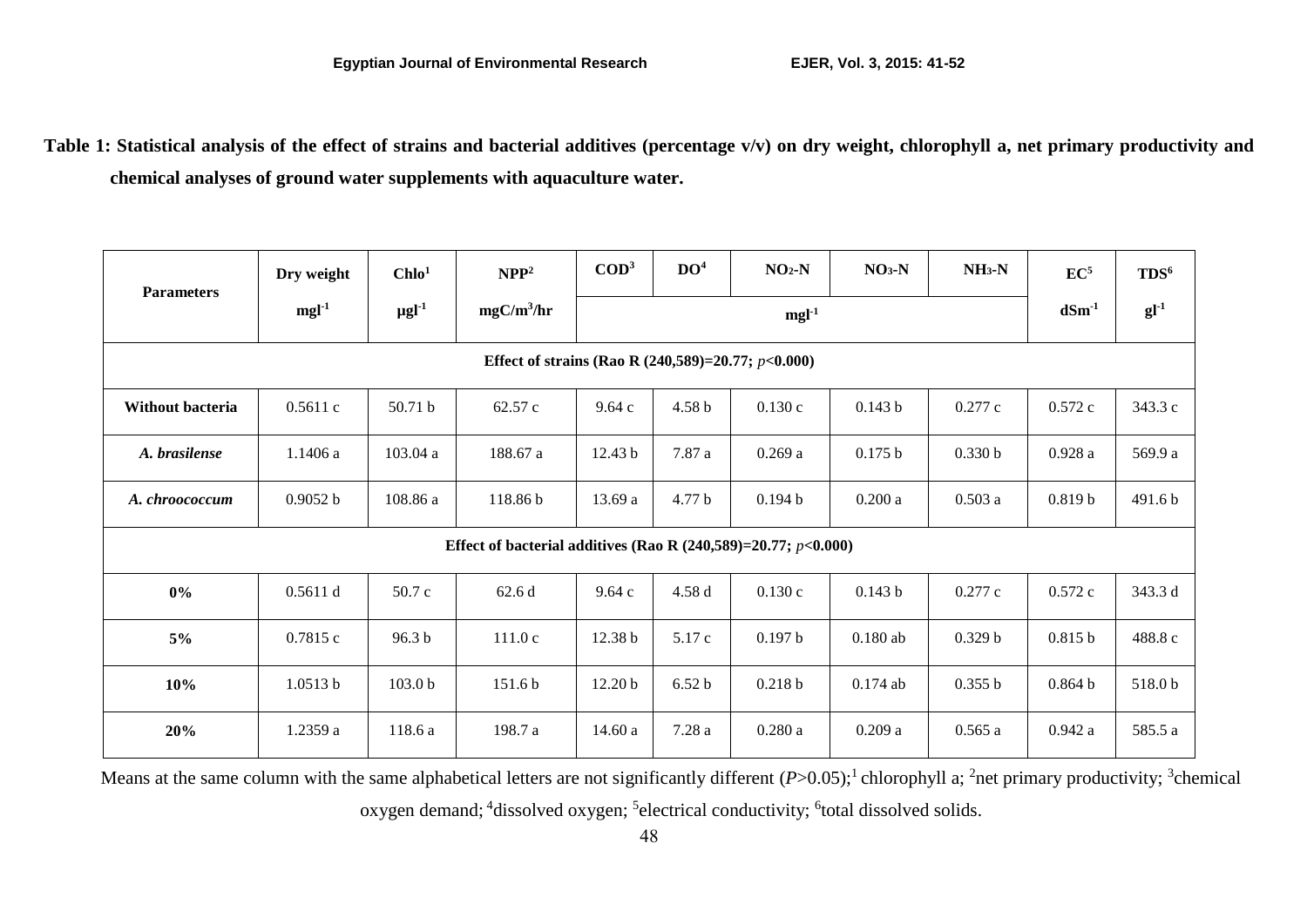On the contrary, *A. chroococcum* treatments recorded higher nitrate than *A. brasilense* treatments, and *A. brasilense* treatments showed no significant differences compared to control (Table 1).

In respect to ammonia, all bacterial treatments showed significant increase  $(p<0.05)$  in ammonia compared to control. In addition, *A. chroococcum* treatments recorded higher ammonia values than *A. brasilense* treatments (Table 1). In general, the highest ammonia value was recorded with the highest percentage bacterial additives (20% v/v), while there are no significant differences between 5% and 10% v/v bacterial concentrations (Table 1).

#### **DISCUSSION**

At present, the application of biofertilizers is very important for the safety of the environment against environmental damage that occurs during the use of chemical fertilizers, in addition to the high economic value of being of a low-cost. Application of  $N_2$ -fixing bacteria as a biofertilizers in soil (Hamza *et al*., 1994 and Ali *et al*., 2005) and in aquaculture (Tripathy and Ayyappan, 1998 and 2005; Ali *et al*., 2011) is efficient and generates value-added products. In addition N2-fixing bacteria used as microalgae-growth promoting bacteria, MGPB, (Gonzalez-Bashan *et al*., 2000). In this study addition of *A. chroococcum* or *A. brasilense* to culture medium (BBM) of *Chlorella vulgaris* has significantly increased growth and biomass of *Chlorella vulgaris*, while addition of diazotrophs increased chlorophyll a and dry weight of *Chlorella vulgaris*, especially in the beginning of the *Chlorella vulgaris* growth. This reflects the ability of these bacteria to produce various phytohormones and vitamins (Fukami *et al*., 1997). Our results agree with Gonzalez and Bashan (2000) who used *A. brasilense* for enhancement of the growth of *Chlorella vulgaris*. Also, in this study using N2-fixing bacteria with ground water supplemented with different concentrations of aquaculture water increased chlorophyll a, net primary productivity and dry weight of the water samples, this is reflects the role of diazotrophic bacteria for increasing productivity of aquaculture. This comes in accordance with Tripathy and Ayyappan (1998) who used  $N_2$ -fixing bacteria in aquaculture. The results of this study indicated that, irrespective of bacterial additives, *A. brasilense* recorded higher significant values for dry weight, chlorophyll a, NPP, DO, nitrite, EC and TDS compared with *A. chroococcum*. This may be because *Azotobacter* spp. has the highest rate of respiration and efficient oxidation of organic compounds (Hegazi *et al*., 1984), there is also demonstrations of increased ammonia in *A. chroococcum* treatments. Moreover, *Azotobacter* spp. have the ability to biodegrade materials, this is explains highest increase in COD for *A. chroococcum* treatments. In addition, increasing bacterial concentration increased productivity of water. This may be because low content of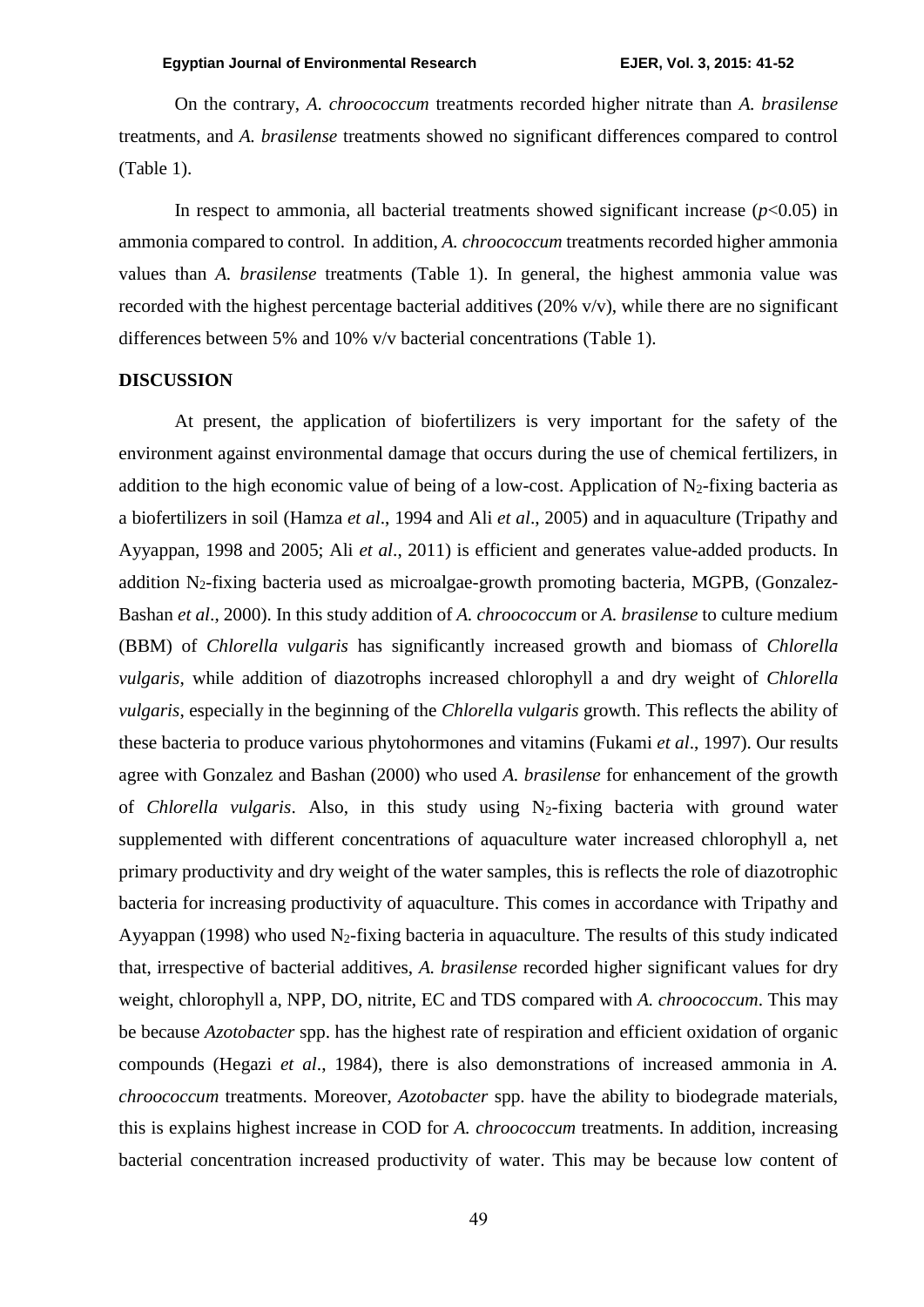nutrients with high concentration of diazotrophic bacteria promotes growth of existent microalgae and consequently growth of existent fauna, this is caused rise of organic carbon and increased productivity of water. It is clear that increasing supplementation of ground water with high concentration of aquaculture water causes high amount of total organic carbon and soluble nitrogen which are inappropriate environmental conditions for diazotrophic bacteria (Hernandez *et al*., 2009).

## **CONCLUSION**

Results indicated that *A. chroococcum* and *A. brasilense* were successfully used as growth factors for increasing *Chlorella vulgaris* biomass as well as increased natural foods for fish production in the safety and healthy scale. Besides, *A. chroococcum* and *A. brasilense* successfully increased productivity in the ground water supplemented with low amount of aquaculture water. Further investigations are needed for evaluation of using diazotrophic bacteria on a large scale especially in fish ponds running by ground water and deciding how much can contribute in the fish culture.

#### **REFERENCES**

Ali SM, Hamza MA, Amin G, Fayez M, El-Tahan M, Monib M and Hegazi NA. 2005. Production of biofertilizers using baker's yeast effluent and their application to wheat and barley grown in north Sinai deserts. Arch. Agron. Soil Sci., 51: 589-604.

Ali SM, Wafa MIA and Abbas WT. 2011. Evaluation of *Azotobacter* and *Azospirillum* biofertilizers as a probiotics in *Oreochromis niloticus* aquaculture. J. Fish. Aqua. Sci. 6: 535-544.

APHA (Standard Methods for the Analysis of Water and Wastewater), 1995. 19th Edn. American Public Health Association, Washington, DC.

De-Bashan LE, Hernandez JP, Morey T and Bashan Y. 2004. Microalgae growth-promoting bacteria as helpers for microalgae: A novel approach for removing ammonium and phosphorus from municipal wastewater. Water Res., 38: 466-474.

Fukami K, Nishijirna T and Ishida Y. 1997. Stimulative and inhibitory effects of bacteria on the growth of microalgae. Hydrobiologia, 358: 185-191.

Garg SK and Bhatnagar A. 1999. Effect of *Azospirillum* and *Azotobacter* inoculation on pond productivity and fish growth under fresh water conditions. Indian J. Microbial., 39: 227-233.

Golterman HL and Clymo RS.1971. Methods for Chemical Analysis of Fresh Water. Blackwell, Oxford, pp: 166.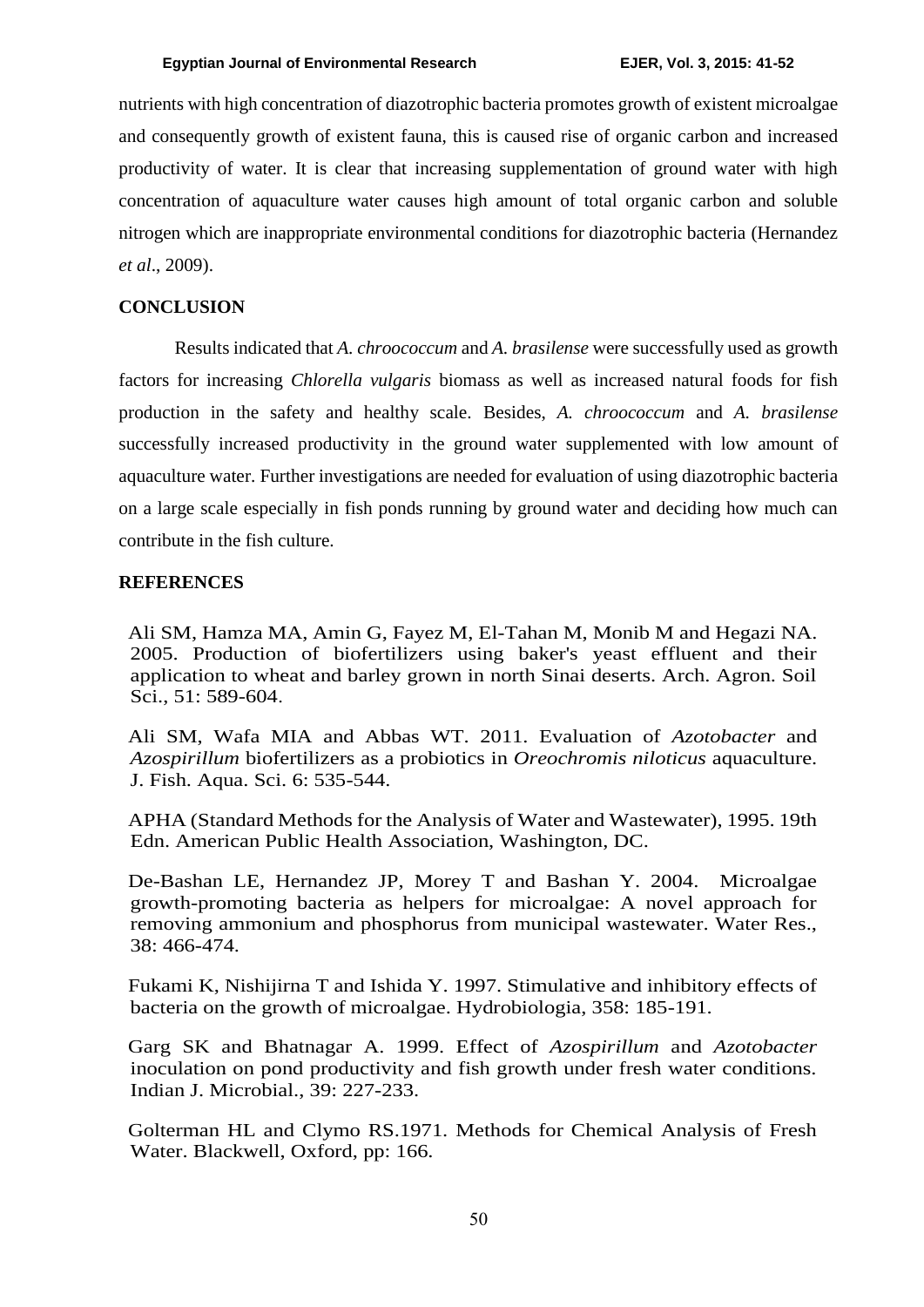Gonzalez LE and Bashan Y. 2000. Increased growth of the microalga *Chlorella vulgaris* when co-immobilized and co-cultured in alginate beads with the plant growth-promoting bacterium *Azospirillum brasilense*. Appl. Environ. Microbial., 66: 1527-1531.

Gonzalez-Bashan LE, Lebsky VK, Hernandez JP, Bustillos JJ and Bashan Y. 2000. Changes in the metabolism of the microalga *Chlorella vulgaris* when coimmobilized in alginate with the nitrogen-fixing *Phyllobacterium myrsinacearum*. Can. J. Microbial., 46: 653-659.

Hamza MA, Youssef H, Helmy A, Amin GA, Fayez M, Higazy A, El-Khawas HM, Monib M, Sedik MZ and Hegazi NA. 1994. Mixed cultivation and inoculation of various genera of associative diazotrophs. In: Hegazi N.A., Fayez M. and Monib M. (Eds.), Proceedings of Nitrogen fixation with non-legumes. The American University in Cairo 1994; pp. 319-326.

Hegazi NA, Hamza MA, Osman A, Ali S, Sedik MZ and Fayez M. 1998. Modified combined carbon n-deficient medium for isolation, enumeration and biomass production of diazotrophs. In: Nitrogen Fixation with Non-Legumes, Malik K.A., Mirza M.S. and Ladha J.K.(Eds.).Kluwer Academic Publishers, London, pp:247-253.

Hegazi NA, Monib M, Emam NF, Makboul HE, Khalil EF. 1984. Interactions of the molluscicide 'Bayluscide' with development of dinitrogen fixers and their N2-ase and respiratory activities in water. Archiv für Hydrobiologie, 102: 105- 115.

Hernandez JP, de-Bashan LE, Rodriguez DJ, Rodriguez Y and Bashan Y. 2009. Growth promotion of the freshwater microalga *Chlorella vulgaris* by the nitrogen-fixing, plant growth-promoting bacterium *Bacillus pumilus* from arid zone soils. Europ. J. Soil Biol., 45: 88-93.

Jeffrey SW and Humphrey GF. 1975. New spectrophotometric equation for determining Chlorophyll a. b. cl and c2. Biochem. Physiol. Pflanz., 167: 194- 204.

Mullin JB and Riley JP.1955. The spectrophotometric determination of nitrate in natural waters, with particular reference to sea-water. Anal. Chim. Acta, 12: 464- 480.

Nichols HW. 1973. Growth media freshwater. In: Stein, J. (Ed.), Handbook of Phycological Methods: Culture Methods and Growth Measurements. Cambridge University Press, Cambridge, pp. 7–24.

Pringshiem EG. 1946. Pure Cultures of Algae. University Press. Cambridge. UK, Pages 119.

Puente ME, Holguin G, Glick BR and Bashan Y. 1999. Root surface colonization of black mangrove seedlings by *Azospirillum halopraeferans* and *Azospirillum brasilensein* seawater. FEMS Microbial. Ecol., 29: 283-292.